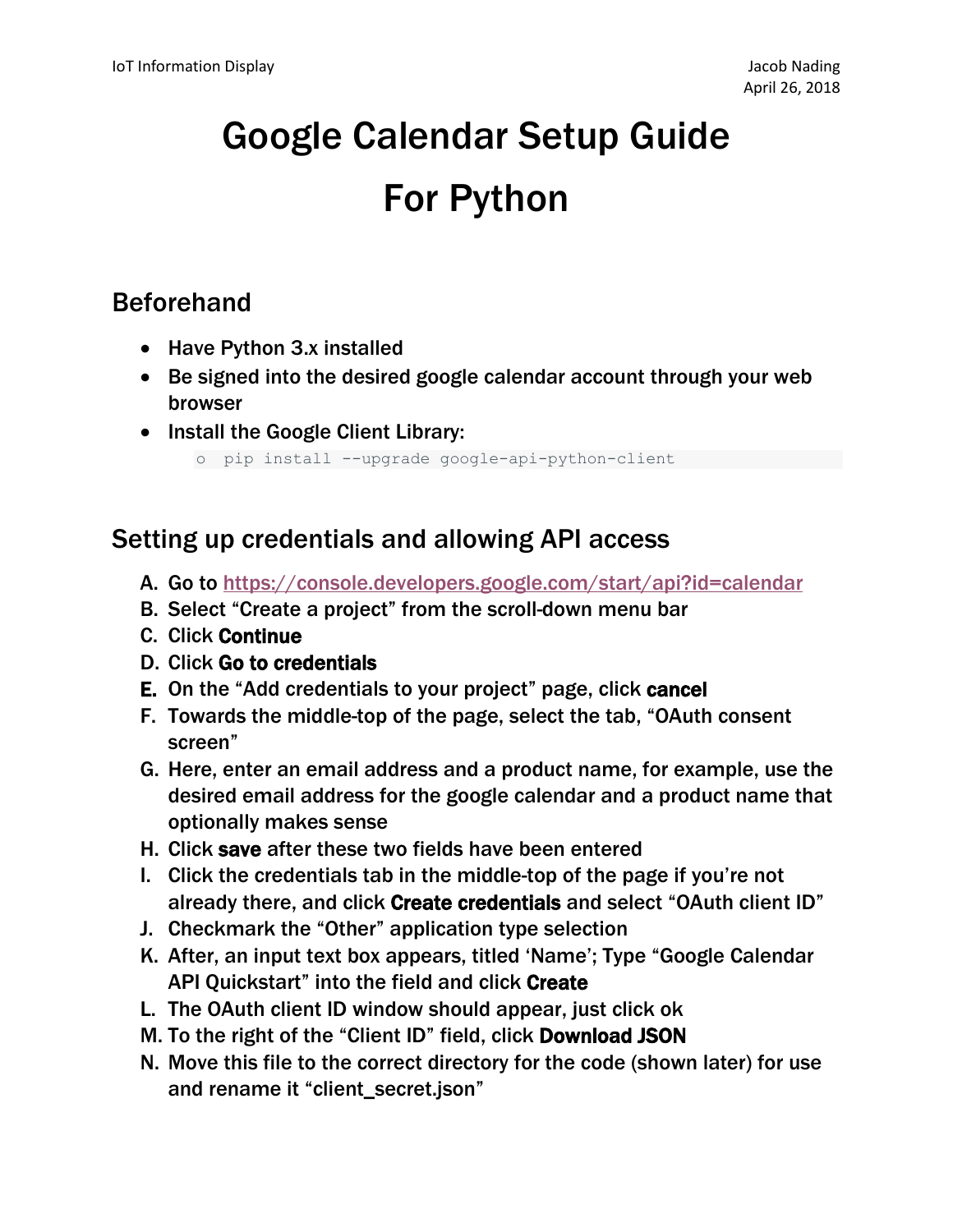#### **Code**

At this point, the json file should be in your working directory. Create a new python script titled, "quickstart.py". This code and more can be found on our GitHub, in an easier to view format, link here: [https://github.com/bdaszkiewicz/info\\_display](https://github.com/bdaszkiewicz/info_display)

Additionally, the code will be shown below here:

```
from
__future__
import
print_function
                 import httplib2
                 import os
                 from apiclient import discovery
                 from oauth2client import client
                 from oauth2client import tools
                 from oauth2client.file import Storage
                 import datetime
                 try:
                      import argparse
                     flags =argparse.ArgumentParser(parents=[tools.argparser]).parse_args()
                 except ImportError:
                      flags = None
                 # If modifying these scopes, delete your previously saved credentials
                 # at ~/.credentials/calendar-python-quickstart.json
                 SCOPES = 'https://www.googleapis.com/auth/calendar.readonly'
                 CLIENT_SECRET_FILE = 'client_secret.json'
                 APPLICATION_NAME = 'Google Calendar API Python Quickstart'
```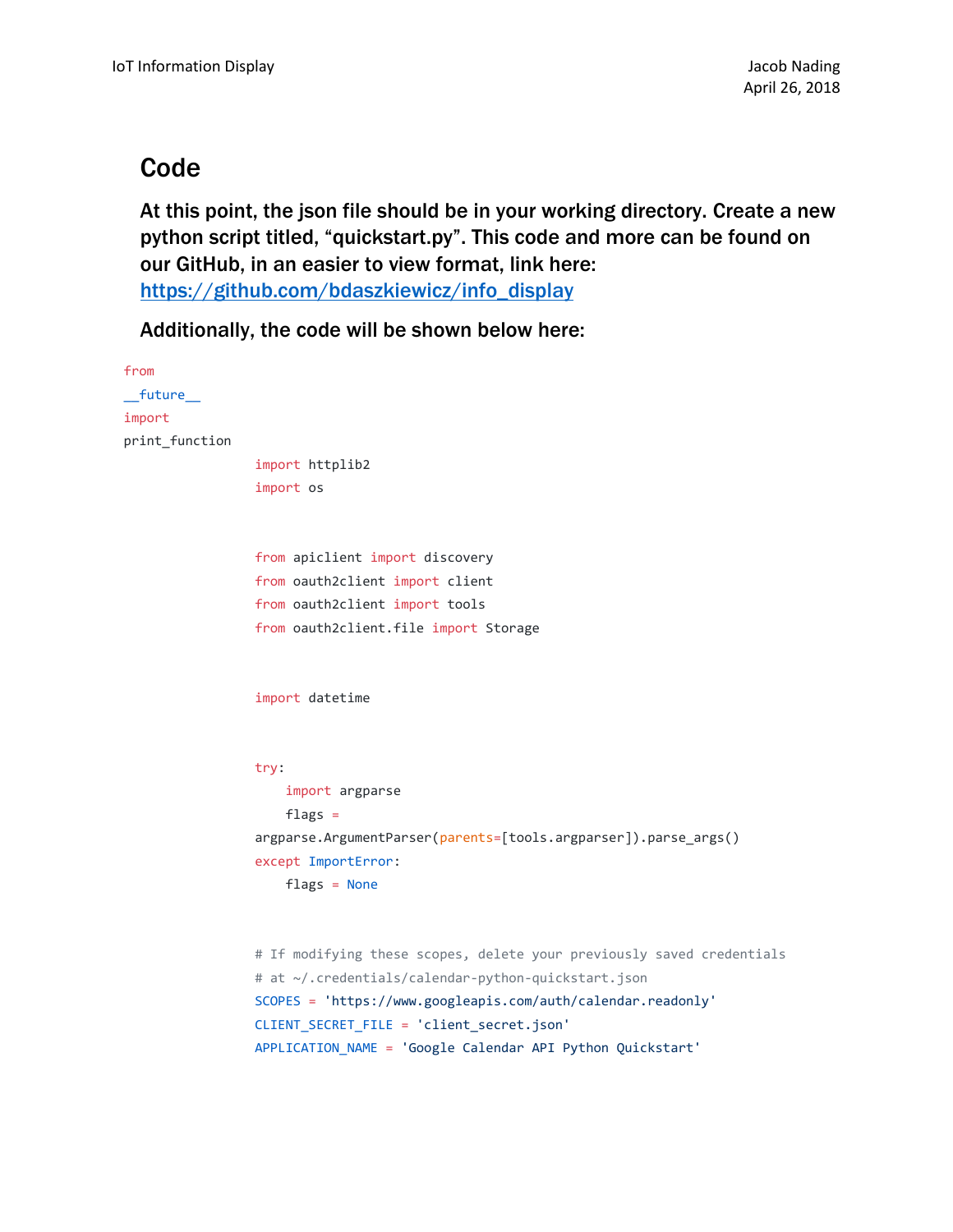```
def get_credentials():
     """Gets valid user credentials from storage.
     If nothing has been stored, or if the stored credentials are invalid,
     the OAuth2 flow is completed to obtain the new credentials.
     Returns:
         Credentials, the obtained credential.
     """
    home dir = os.path.expanduser('~` credential_dir = os.path.join(home_dir, '.credentials')
     if not os.path.exists(credential_dir):
         os.makedirs(credential_dir)
     credential_path = os.path.join(credential_dir,
                                     'calendar-python-quickstart.json')
     store = Storage(credential_path)
     credentials = store.get()
     if not credentials or credentials.invalid:
         flow = client.flow_from_clientsecrets(CLIENT_SECRET_FILE, SCOPES)
         flow.user_agent = APPLICATION_NAME
         if flags:
             credentials = tools.run_flow(flow, store, flags)
         else: # Needed only for compatibility with Python 2.6
             credentials = tools.run(flow, store)
         print('Storing credentials to ' + credential_path)
     return credentials
def main():
     """Shows basic usage of the Google Calendar API.
     Creates a Google Calendar API service object and outputs a list of the 
next
     10 events on the user's calendar.
     """
     credentials = get_credentials()
     http = credentials.authorize(httplib2.Http())
     service = discovery.build('calendar', 'v3', http=http)
    now = datetime.datetime.utcnow().isoformat() + 'Z' # 'Z' indicates UTC
time
```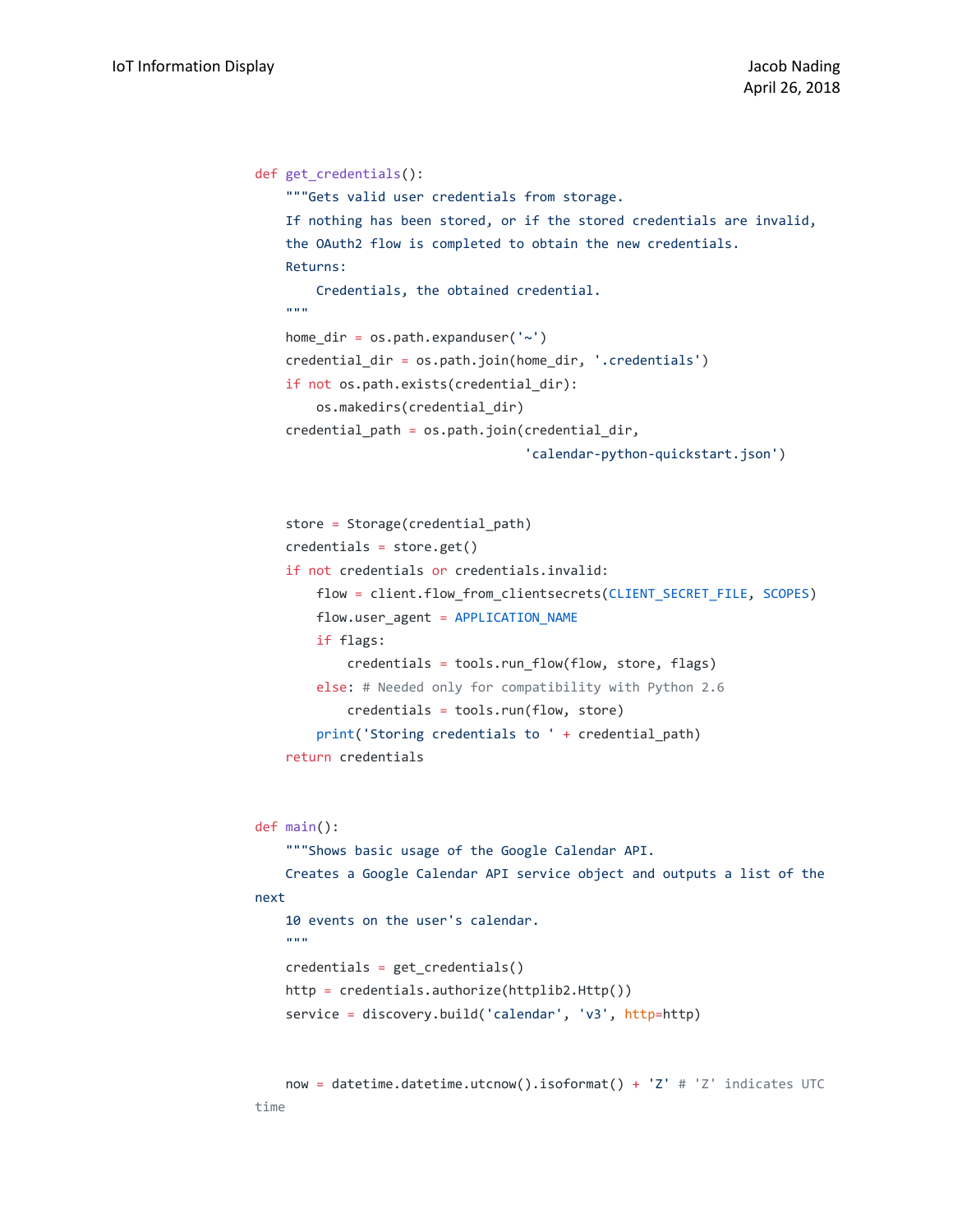```
 #print(datetime.datetime.today()) -- Check :)
    tomorrow = datetime.datetime.today() + datetime.timedelta(days=1)
     tomorrow = str(tomorrow)
     tomorrow = tomorrow.replace(" ", "T") + 'Z'
     #tomorrow = tomorrow.strftime('%Y-%m-%d-T10:00:00Z') # now is 
datetime.. not a string :(
     print('Tomorrow: ')
     print(tomorrow)
    print('\nGetting the upcoming 10 events ... Getting events of: \n' +
now + ' \n\lor') eventsResult = service.events().list(
         calendarId='primary', timeMin=now, maxResults=10, 
singleEvents=True,
               #timeMax="2018-03-21T10:00:00-06:00",
              timeMax=tomorrow,
         orderBy='startTime').execute()
     events = eventsResult.get('items', [])
     #print(events, "events")
     if not events:
         print('No upcoming events found.')
     for event in events:
         start = event['start'].get('dateTime', event['start'].get('date'))
         end = event['end'].get('dateTime',event['end'].get('date'))
         print('\n', start, event['summary'])
        print('\n end:', end, '\n')
         event_title = [event['summary']]
         # event['summary'] is the name of the event #
         print("event title:", event['summary'])
        today_day = start[0:10] print("today day:", today_day)
         # today_day is the date for the current day #
```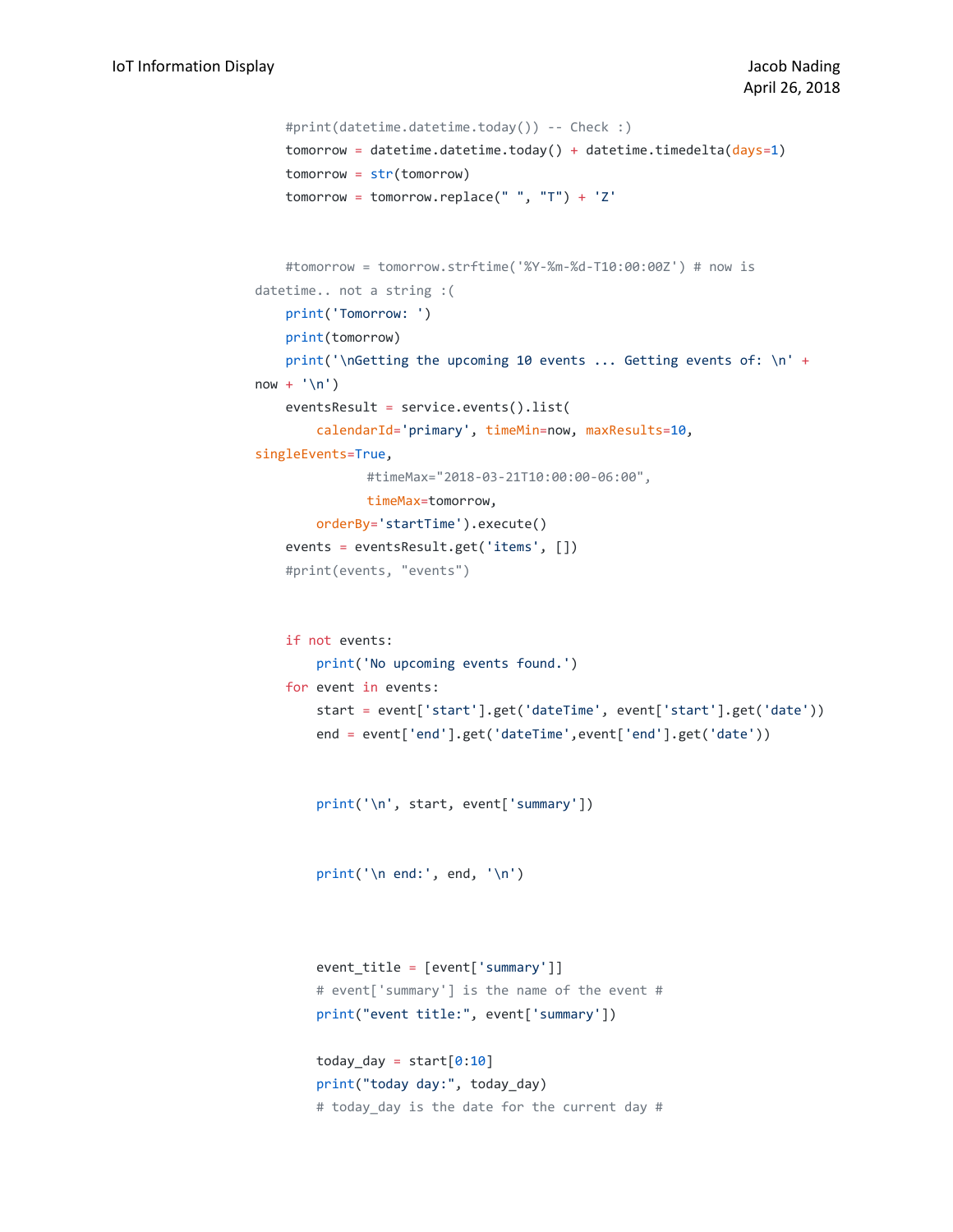```
time\_start = start[11:19] print("time start:", time_start)
              # event_start is the start time for the event #
        time end = end[11:19] print("time end:", time_end)
         try:
                color_ID = event['colorId']
                print("ColorId:", color_ID)
         except:
              color ID = 5 print("ColorId:", color_ID)
         #return(event['summary'],event_start)
              #clear this statement & implement into section where it's 
called#
if __name__ == '__main__': main()
```
There are a few print statements to check values and such when coordinating specified dates to be shown.

For the final setup of this part, after having this code in your working directory and renaming it to "quickstart.py", simply run the sample by issuing the command:

```
python quickstart.py
```
This will open a window to ask for allowance of google credentials. Once accepted, the following code will return values in a few test print statements. This code can be amended to return values in the code already or other values in the google python API.